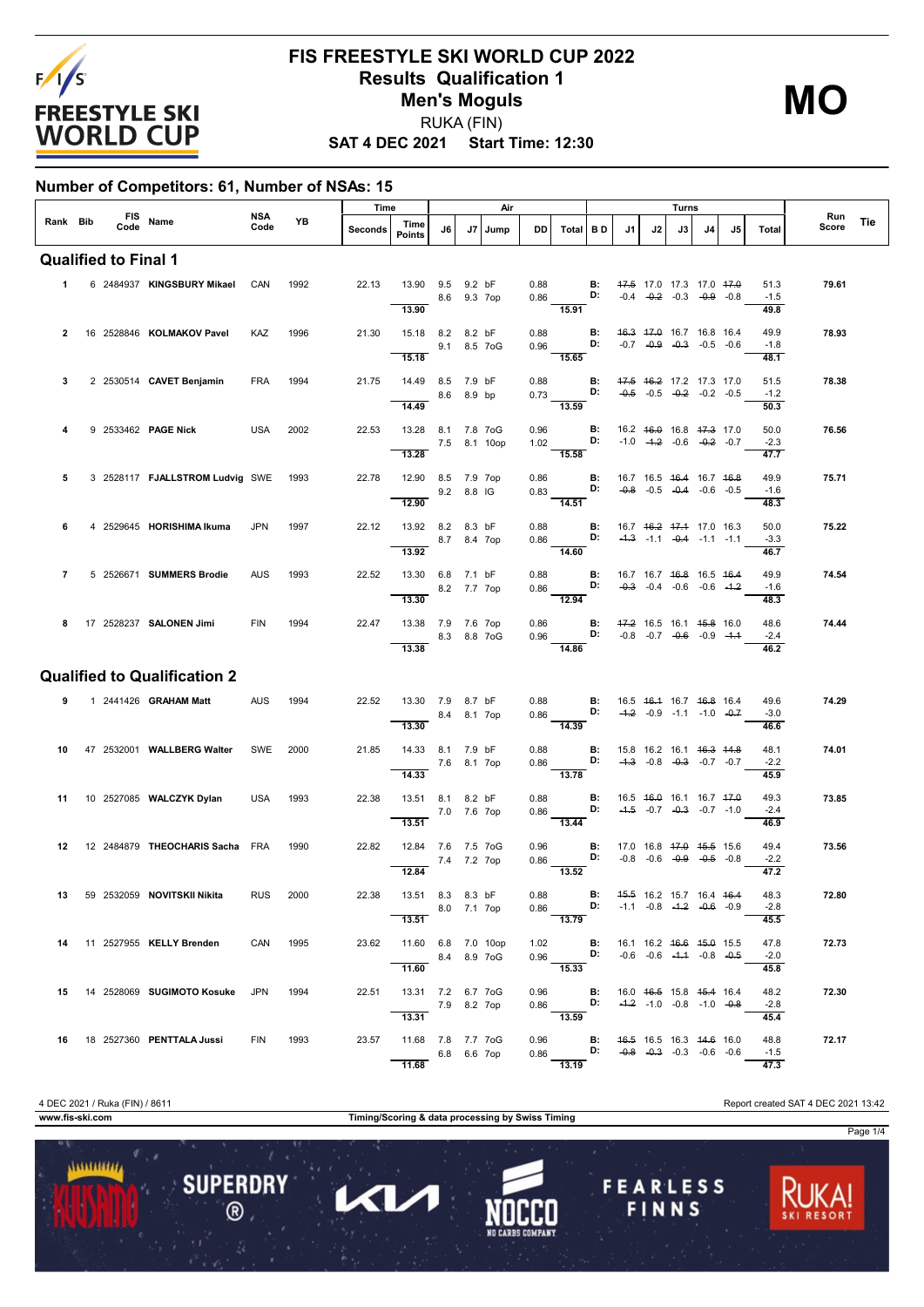

# **FIS FREESTYLE SKI WORLD CUP 2022 Results Qualification 1 Men's Moguls**

**MO**

**SAT 4 DEC 2021 Start Time: 12:30** RUKA (FIN)

|          |                      |                                            | NSA        |          | Time    |                                                |                 |        | Air          | Turns        |                                                                                                                                          | Run            |                                                                          |    |                                                                |    |    |                        |       |     |
|----------|----------------------|--------------------------------------------|------------|----------|---------|------------------------------------------------|-----------------|--------|--------------|--------------|------------------------------------------------------------------------------------------------------------------------------------------|----------------|--------------------------------------------------------------------------|----|----------------------------------------------------------------|----|----|------------------------|-------|-----|
| Rank Bib |                      | FIS Name                                   | Code       | YB       | Seconds | Time<br>Points                                 | J6 I            |        | J7 Jump      | DD I         | Total   B D                                                                                                                              |                | J1                                                                       | J2 | J3                                                             | J4 | J5 | Total                  | Score | Tie |
|          |                      | 17 24 2528086 MATHESON James               | <b>AUS</b> | 1995     | 23.95   | 11.10 9.1<br>11.10                             | 7.2 7.8 7op     | 9.0 bF |              | 0.88<br>0.86 | 14.40                                                                                                                                    | В:<br>D:       |                                                                          |    | 45.8 15.8 16.0 46.5 16.3<br>$-0.4$ $-0.6$ $-0.6$ $-0.4$ $-0.7$ |    |    | 48.1<br>$-1.6$<br>46.5 | 72.00 |     |
| 18       |                      | 20 2527600 CHUNLAUD Kerrian                | CAN        | 1993     | 22.35   | 13.56 8.0 7.5 7op<br>7.7 7.8 bG<br>13.56       |                 |        |              | 0.86<br>0.83 | $\frac{13.09}{ }$                                                                                                                        | B:<br>D:       | 46.2 16.0 16.0 45.7 15.7                                                 |    | $-0.9$ $-0.6$ $-0.6$ $-0.9$ $-4.0$                             |    |    | 47.7<br>$-2.4$<br>45.3 | 71.95 |     |
| 19       |                      | 15 2532161 WOODS Cooper                    | <b>AUS</b> | 2000     | 23.70   | 11.48 8.2 8.1 bF<br>11.48                      | 8.1 7.9 7op     |        |              | 0.88<br>0.86 | D:<br>14.04                                                                                                                              | B:             |                                                                          |    | 45.5 16.2 16.1 46.4 16.0<br>$-0.9$ $-0.5$ $-0.8$ $-0.5$ $-0.7$ |    |    | 48.3<br>$-2.0$<br>46.3 | 71.82 |     |
| 20       |                      | 36 2533908 SHULDIAKOV Artem                | <b>RUS</b> | 2002     | 22.43   | 13.44 6.2 5.2 bF<br>$6.9$ 6.8 10op<br>13.44    |                 |        |              | 0.88         | 1.02 <b>D:</b> $-0.6$ $-0.5$ $-0.5$ $-0.7$ $-0.6$<br>$-11.99$                                                                            | <b>B:</b>      | 16.1 46.8 16.0 15.9 45.6                                                 |    |                                                                |    |    | 48.0<br>$-1.7$<br>46.3 | 71.73 |     |
| 21       |                      | 7 2527554 TADE Marco                       | SUI        | 1995     | 21.94   | 14.19 7.2 6.5 bF<br>14.19                      | 6.4 7.1 10o     |        |              | 0.88<br>0.99 | $\overline{\mathsf{D}}$ :<br>$\frac{1}{12.70}$                                                                                           | $\blacksquare$ |                                                                          |    | 46.7 16.0 15.9 45.6 16.0<br>$-1.2$ $-0.9$ $-0.9$ $-1.9$ $-1.1$ |    |    | 47.9<br>$-3.2$<br>44.7 | 71.59 |     |
| 22       |                      | 8 2485221 WILSON Bradley                   | <b>USA</b> | 1992     | 22.49   | 13.35 7.2 8.5 bF<br>13.35                      | 4.8 5.8 bG      |        |              | 0.88         | $0.83$ D:<br>$\overline{11.30}$                                                                                                          |                | <b>B:</b> 47.4 16.7 45.8 16.0 16.3<br>$-0.5$ $-0.6$ $-0.5$ $-1.0$ $-4.2$ |    |                                                                |    |    | 49.0<br>$-2.1$<br>46.9 | 71.55 |     |
| 23       |                      | 19 2530240 DUFRESNE Gabriel                | CAN        | 1996     | 23.23   | 12.20 7.9 8.0 bF<br>7.5 7.8 7op<br>12.20       |                 |        |              | 0.88<br>0.86 | $\overline{13.57}$                                                                                                                       | B:<br>D:       | 16.3 16.0 <del>16.5</del> 15.2 <del>15.0</del>                           |    | $-0.6$ $-0.5$ $-0.7$ $-0.7$ $-0.9$                             |    |    | 47.5<br>$-2.0$<br>45.5 | 71.27 |     |
| 24       |                      | 40 2534511 McDONALD Cole                   | <b>USA</b> | 2003     | 21.86   | 14.32 6.7 7.1 bF<br>14.32                      |                 |        | 6.4 6.9 10op | 0.88<br>1.02 | $\mathbf{D}$<br>12.84                                                                                                                    | B:             |                                                                          |    | 15.5 46.2 16.1 15.7 44.7<br>$-1.1$ $-1.1$ $-4.7$ $-0.9$ $-1.2$ |    |    | 47.3<br>$-3.4$<br>43.9 | 71.06 |     |
| 25       |                      | 28 2529652 HARA Daichi                     | <b>JPN</b> | 1997     | 21.95   | 14.18  6.1  6.3  7 o G<br>7.8 7.5 7op<br>14.18 |                 |        |              | 0.96<br>0.86 | <b>B:</b> <del>15.4</del> 15.5 <del>16.2</del> 16.0 16.1<br><b>D:</b> -4.4 -1.2 - <del>0.7</del> -1.0 -1.1<br>$\overline{12.52}$         |                |                                                                          |    |                                                                |    |    | 47.6<br>$-3.3$<br>44.3 | 71.00 |     |
| 26       |                      | 52 2530492 MAKHNEV Andrei                  | <b>RUS</b> | 1997     | 23.55   | 11.71 7.2 6.9 bF<br>11.71                      | 7.7 7.3 7op     |        |              | 0.88<br>0.86 | $\overline{D}$ :<br>$-12.64$                                                                                                             | B:             |                                                                          |    | 16.2 16.2 45.7 16.3 46.3<br>$-0.4$ $-0.9$ $-4.0$ $-0.7$ $-0.8$ |    |    | 48.7<br>$-2.4$<br>46.3 | 70.65 |     |
| 27       |                      | 25 2532811 HOLMGREN Albin                  | SWE        | 2001     | 22.83   | 12.82 6.3 5.8 7oG<br>12.82                     | 7.4 6.6 7op     |        |              | 0.96<br>0.86 | D:<br>$-11.81$                                                                                                                           |                | <b>B:</b> 16.3 47.0 15.9 15.4 45.4                                       |    | $-0.5$ $-0.5$ $-0.7$ $-0.6$ $-0.6$                             |    |    | 47.6<br>$-1.7$<br>45.9 | 70.53 |     |
|          |                      | 28 39 2533386 VIERELA Severi               | <b>FIN</b> | 2001     | 23.21   | 12.24 7.9 7.5 7oG<br>$6.7$ 7.0 10op<br>12.24   |                 |        |              | 0.96<br>1.02 | <b>B:</b> 15.2 15.8 <del>16.1</del> 15.4 <del>14.8</del><br>$\overline{14.37}$                                                           |                | <b>D:</b> $-0.9$ $-0.6$ $-0.8$ $-0.9$ $-4.0$                             |    |                                                                |    |    | 46.4<br>$-2.6$<br>43.8 | 70.41 |     |
|          | <b>Not Qualified</b> |                                            |            |          |         |                                                |                 |        |              |              |                                                                                                                                          |                |                                                                          |    |                                                                |    |    |                        |       |     |
|          |                      | 29 22 2535067 ANDREEV Nikita               | <b>RUS</b> | 2004     | 23.30   | 12.10 8.0 7.7 bF<br>8.1 7.5 7op<br>12.10       |                 |        |              | 0.88<br>0.86 | <b>B:</b> 15.5 15.8 <del>16.2</del> <del>15.5</del> 16.0<br><b>D:</b> - <del>1.1</del> -0.8 - <del>0.8</del> -1.0 -1.0<br>13.61          |                |                                                                          |    |                                                                |    |    | 47.3<br>$-2.8$<br>44.5 | 70.21 |     |
|          |                      | 30 13 2532641 ELOFSSON Oskar               |            | SWE 1998 | 23.50   | 11.79 7.3 7.5 bF<br>7.8 8.1 7op<br>11.79       |                 |        |              |              | 0.88 <b>B:</b> 15.8 16.0 <del>15.5</del> 16.1 <del>16.2</del><br>0.86 <b>D:</b> $-1.2$ $-1.1$ $-1.4$ $-0.4$ $-0.6$<br>$\overline{13.34}$ |                |                                                                          |    |                                                                |    |    | 47.9<br>$-2.9$<br>45.0 | 70.13 |     |
|          |                      | 31 56 2531671 MATSUDA So                   | JPN        | 1999     |         | 22.76 12.93 8.2 8.3 bG<br>12.93                | 4.2  4.7  7 o G |        |              |              | 0.83 B: 16.1 16.0 46.2 15.8 45.4<br>$0.96$ D:<br>$\frac{1}{11.11}$                                                                       |                |                                                                          |    | $-0.8$ $-0.3$ $-0.5$ $-0.6$ $-4.4$                             |    |    | 47.9<br>$-1.9$<br>46.0 | 70.04 |     |
|          |                      | 32 51 2534001 KARJALAINEN<br><b>Rasmus</b> | <b>FIN</b> | 2002     | 24.16   | 10.77 7.2 7.3 7oG<br>7.4 7.4 10op<br>10.77     |                 |        |              |              | 0.96 <b>B:</b> 4 <del>5.2</del> 15.8 45.9 15.5 15.7<br>1.02 <b>D:</b> -0.8 -0.6 -0.7 -0.8 -0.8<br>14.49                                  |                |                                                                          |    |                                                                |    |    | 47.0<br>$-2.3$<br>44.7 | 69.96 |     |
|          |                      | 33 21 2531950 FENELEY William              | GBR 1999   |          | 23.38   | 11.97 7.6 7.4 bF<br>6.8 6.9 10ор<br>11.97      |                 |        |              |              | 0.88 <b>B</b> : 4 <del>5.2</del> 46.4 15.8 15.8 15.4<br>1.02 <b>D:</b> -0.8 -1.2 -4.7 -0.7 -0.7<br>$-13.57$                              |                |                                                                          |    |                                                                |    |    | 47.0<br>$-2.7$<br>44.3 | 69.84 |     |

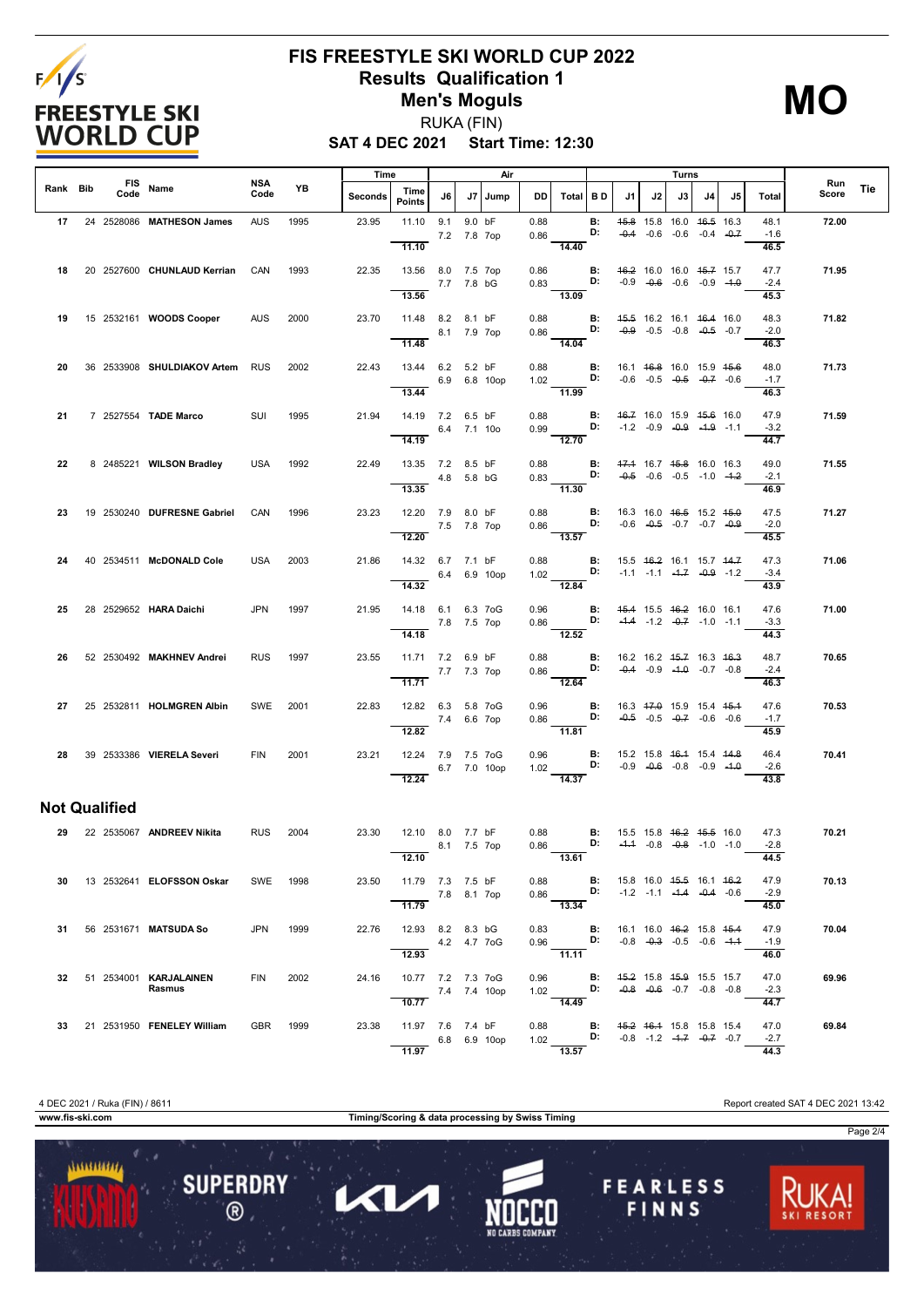

### **FIS FREESTYLE SKI WORLD CUP 2022 Results Qualification 1 Men's Moguls** RUKA (FIN)

**MO**

**SAT 4 DEC 2021 Start Time: 12:30**

|          |                    |                                    |             |      | Time    |                                 |                    |    | Air      |              |                                                                                                      |                                                           |                                                                          |    | Turns                                                          |    |    |                |              |     |
|----------|--------------------|------------------------------------|-------------|------|---------|---------------------------------|--------------------|----|----------|--------------|------------------------------------------------------------------------------------------------------|-----------------------------------------------------------|--------------------------------------------------------------------------|----|----------------------------------------------------------------|----|----|----------------|--------------|-----|
| Rank Bib | <b>FIS</b><br>Code | Name                               | NSA<br>Code | YB   | Seconds | Time<br><b>Points</b>           | J6                 | J7 | Jump     | DD.          | Total BD                                                                                             |                                                           | J1                                                                       | J2 | J3                                                             | J4 | J5 | <b>Total</b>   | Run<br>Score | Tie |
| 34       |                    | 23 2529411 ELOFSSON Felix          | SWE         | 1995 | 22.92   | 12.68                           | 6.1<br>6.9 7.9 7op |    | 5.7 10op | 1.02<br>0.86 |                                                                                                      | В:<br>D:                                                  |                                                                          |    | 15.9 16.2 45.8 16.0 46.4<br>$-4.7$ $-1.0$ $-1.5$ $-0.7$ $-1.0$ |    |    | 48.1<br>$-3.5$ | 69.65        |     |
|          |                    |                                    |             |      |         | 12.68                           |                    |    |          |              | 12.37                                                                                                |                                                           |                                                                          |    |                                                                |    |    | 44.6           |              |     |
| 35       |                    | 50 2532044 MOUILLE Thibaud         | <b>FRA</b>  | 1999 | 23.97   | 11.06 8.0 7.5 bG                | 7.2 7.4 7op        |    |          | 0.83<br>0.86 |                                                                                                      | B:<br>D:                                                  |                                                                          |    | 15.8 46.2 45.4 16.0 15.8<br>$-0.5$ $-0.4$ $-0.9$ $-0.6$ $-0.9$ |    |    | 47.6<br>$-2.0$ | 69.36        |     |
|          |                    |                                    |             |      |         | 11.06                           |                    |    |          |              | 12.70                                                                                                |                                                           |                                                                          |    |                                                                |    |    | 45.6           |              |     |
| 36       |                    | 57 2532513 VAILLANCOURT Elliot CAN |             | 1999 | 23.57   | 11.68 7.6 7.7 bF                | 6.4 5.8 7op        |    |          | 0.88<br>0.86 | D:                                                                                                   |                                                           | <b>B:</b> $45.3$ $46.0$ 16.0 15.8 16.0                                   |    | $-0.7$ $-0.9$ $-0.8$ $-0.7$ $-0.9$                             |    |    | 47.8<br>$-2.4$ | 69.04        |     |
| 37       |                    | 29 2532799 BOURDETTE Marius FRA    |             | 1999 | 23.06   | 11.68<br>12.47 6.3 7.0 bF       |                    |    |          | 0.88         | 11.96                                                                                                | B:                                                        | 45.9 15.5 15.8 15.2 45.4                                                 |    |                                                                |    |    | 45.4<br>46.5   | 69.02        |     |
|          |                    |                                    |             |      |         | 8.1 7.5 7op<br>12.47            |                    |    |          | 0.86         | 12.55                                                                                                |                                                           | <b>D:</b> $-0.8$ $-0.5$ $-4.2$ $-0.7$ $-1.0$                             |    |                                                                |    |    | $-2.5$<br>44.0 |              |     |
| 38       |                    | 31 2534567 NOVIKOV Viacheslav RUS  |             | 2003 | 21.86   | 14.32 5.9 5.2 7op               |                    |    |          | 0.86         |                                                                                                      | B:                                                        |                                                                          |    | 16.3 46.5 15.8 44.8 15.7                                       |    |    | 47.8           | 68.97        |     |
|          |                    |                                    |             |      |         | 14.32                           | 7.4 6.8 bp         |    |          | 0.73         | $\mathbf{D}$<br>$\frac{ }{9.95}$                                                                     |                                                           |                                                                          |    | $-0.9$ $-1.0$ $-1.2$ $-0.9$ $-1.2$                             |    |    | $-3.1$<br>44.7 |              |     |
| 39       |                    | 55 2528035 PENTTALA OIII           | FIN         | 1995 | 23.48   | 11.82 6.2 5.1 7oG               |                    |    |          | 0.96         |                                                                                                      | <b>B:</b> 46.4 16.0 16.0 44.9 15.2                        |                                                                          |    |                                                                |    |    | 47.2           | 67.26        |     |
|          |                    |                                    |             |      |         | 6.2 6.2 10op<br>11.82           |                    |    |          |              | 1.02 <b>D:</b> $-1.4$ $-1.1$ $-4.0$ $-1.0$ $-4.5$<br>11.74                                           |                                                           |                                                                          |    |                                                                |    |    | $-3.5$<br>43.7 |              |     |
| 40       |                    | 35 2526517 ESCOBAR Jules           | <b>FRA</b>  | 1994 | 23.29   | 12.11 7.0 6.1 7op               | 6.2 6.2 10o        |    |          | 0.86         | 0.99 D: -1.2 -1.2 -1.5 -1.5 -0.8                                                                     | <b>B:</b>                                                 |                                                                          |    | 16.2 16.0 <del>16.3</del> 15.0 <del>13.2</del>                 |    |    | 47.2<br>$-3.9$ | 67.17        |     |
|          |                    |                                    |             |      |         | 12.11                           |                    |    |          |              | $-11.76$                                                                                             |                                                           |                                                                          |    |                                                                |    |    | 43.3           |              |     |
| 41       |                    | 49 2529787 MUSTONEN Miska          | <b>FIN</b>  | 1997 | 23.38   | 11.97 5.2 6.3 bF                | 6.1 6.6 7op        |    |          | 0.88<br>0.86 | D:                                                                                                   | <b>B</b> : 15.8 15.8 <del>15.9</del> 15.2 <del>14.8</del> |                                                                          |    | $-0.7$ $-4.4$ $-0.9$ $-0.7$ $-1.1$                             |    |    | 46.8<br>$-2.7$ | 66.58        |     |
|          |                    |                                    |             |      |         | 11.97                           |                    |    |          |              | 10.51                                                                                                |                                                           |                                                                          |    |                                                                |    |    | 44.1           |              |     |
| 42       |                    | 61 2532862 <b>ROMANOV Sergey</b>   | KAZ         | 2001 | 22.72   | 12.99  4.7  4.6  7op            | 7.2 7.0 bG         |    |          | 0.86<br>0.83 |                                                                                                      | <b>B:</b>                                                 | 15.3 46.4 15.7 44.0 15.0<br><b>D:</b> $-1.0$ $-0.7$ $-4.4$ $-0.6$ $-0.9$ |    |                                                                |    |    | 46.0<br>$-2.6$ | 66.27        |     |
| 43       |                    | 43 2531178 SUIKKARI Johannes FIN   |             | 1996 | 22.79   | 12.99<br>12.88 5.0 4.8 7op      |                    |    |          | 0.86         | 9.88                                                                                                 | B:                                                        |                                                                          |    | 15.8 46.3 15.9 45.4 15.5                                       |    |    | 43.4<br>47.2   | 65.78        |     |
|          |                    |                                    |             |      |         | 12.88                           | 6.8 7.7 bp         |    |          | 0.73         | D:<br>9.50                                                                                           |                                                           |                                                                          |    | $-1.4$ $-1.0$ $-0.6$ $-1.4$ $-1.4$                             |    |    | $-3.8$<br>43.4 |              |     |
| 44       |                    | 34 2531880 VOUTILAINEN Riku FIN    |             | 1998 | 23.48   | 11.82 6.6 7.2 bp                |                    |    |          | 0.73         |                                                                                                      | <b>B:</b> 15.3 46.2 15.6 44.4 15.0                        |                                                                          |    |                                                                |    |    | 45.9           | 65.37        |     |
|          |                    |                                    |             |      |         | 11.82                           | $6.4$ 7.2          |    |          | 0.71         | 9.85                                                                                                 | <b>D:</b> $-0.8$ $-4.4$ $-0.5$ $-0.6$ $-0.8$              |                                                                          |    |                                                                |    |    | $-2.2$<br>43.7 |              |     |
|          |                    | 45 27 2530541 GERKEN SCHOFIELD GBR |             | 1998 | 23.42   | 11.91 5.7 6.5 bF                |                    |    |          | 0.88         |                                                                                                      | $\mathbf{B}$ :                                            |                                                                          |    | 14.8 45.8 15.3 14.4 44.2                                       |    |    | 44.5           | 65.28        |     |
|          |                    | Thomas                             |             |      |         | 11.91                           | 7.9 7.8 bG         |    |          |              | $0.83$ D:<br>$\frac{1}{11.87}$                                                                       |                                                           |                                                                          |    | $-4.3$ $-0.9$ $-0.8$ $-0.9$ $-1.2$                             |    |    | $-3.0$<br>41.5 |              |     |
| 46       |                    | 58 2535572 JEANNESSON Mateo GBR    |             | 2004 | 22.92   | 12.68 6.5 6.3 bF                | 6.0 6.4 7op        |    |          | 0.88<br>0.86 |                                                                                                      | D:                                                        | <b>B:</b> 14.8 15.0 <del>15.2</del> 14.7 <del>14.0</del>                 |    | $-0.9$ $-1.0$ $-4.4$ $-1.0$ $-1.3$                             |    |    | 44.5<br>$-3.3$ | 64.84        |     |
|          |                    |                                    |             |      |         | 12.68                           |                    |    |          |              | 10.96                                                                                                |                                                           |                                                                          |    |                                                                |    |    | 41.2           |              |     |
|          |                    | 47 53 2532088 TSINN Oleg KAZ 1999  |             |      | 23.76   | 11.39 5.1 6.1 bF                | 5.9 5.8 bp         |    |          | 0.88<br>0.73 |                                                                                                      | <b>D:</b> $-0.7$ $-0.5$ $-0.7$ $-0.7$ $-4.2$              | <b>B:</b> 15.8 46.5 15.4 15.0 44.8                                       |    |                                                                |    |    | 46.2<br>$-2.1$ | 64.67        |     |
|          |                    |                                    |             |      |         | 11.39                           |                    |    |          |              | 9.18                                                                                                 |                                                           |                                                                          |    |                                                                |    |    | 44.1           |              |     |
| 48       |                    | 44 2533687 AHVENAINEN Akseli FIN   |             | 2002 | 23.53   | 11.74 6.0 6.4 bF<br>5.6 5.9 7op |                    |    |          |              | 0.88 <b>B:</b> 44.8 15.5 45.6 14.9 14.8 0.86 <b>D:</b> -2.4 -1.7 -4.4 -1.5 -2.1<br>$\frac{1}{10.39}$ |                                                           |                                                                          |    |                                                                |    |    | 45.2<br>$-5.3$ | 62.03        |     |
| 49       |                    | 38 2534498 YEREMENKO Artur UKR     |             | 2002 | 23.96   | 11.74<br>11.08  4.5  5.0 bF     |                    |    |          | 0.88         |                                                                                                      | B:                                                        | 14.9 45.5 15.1 44.0 14.5                                                 |    |                                                                |    |    | 39.9<br>44.5   | 61.30        |     |
|          |                    |                                    |             |      |         | 11.08                           | 6.2 5.7 bp         |    |          |              | 0.73 $D:$ -1.0 		 -4.5 		 -0.7 		 -0.9 		 -0.9<br>8.52                                               |                                                           |                                                                          |    |                                                                |    |    | $-2.8$<br>41.7 |              |     |
|          |                    | 50 48 2534210 HOLMGREN Emil        | SWE 2003    |      | 22.22   | 13.76 7.2 6.5 7op               |                    |    |          |              | 0.86 <b>B:</b> 44.6 46.5 15.7 15.1 15.0                                                              |                                                           |                                                                          |    |                                                                |    |    | 45.8           | 61.10        |     |
|          |                    |                                    |             |      |         | 5.0 5.7 bL<br>13.76             |                    |    |          |              | 0.72 <b>D:</b> $-3.5$ $-4.0$ $-1.5$ $-3.3$ $-3.4$<br>$\overline{9.74}$                               |                                                           |                                                                          |    |                                                                |    |    | $-8.2$<br>37.6 |              |     |
|          |                    | 51 46 2533002 <b>BUZZI Enea</b>    | SUI 2004    |      | 24.53   | 10.20  4.0  4.2  7op            |                    |    |          |              | 0.86 <b>B:</b> 14.8 45.0 14.6 44.6 14.7                                                              |                                                           |                                                                          |    |                                                                |    |    | 44.1           | 59.37        |     |
|          |                    |                                    |             |      |         | 10.20                           | 4.7 5.5 10o        |    |          | 0.99         | <b>D:</b> $-1.0$ $-4.7$ $-0.9$ $-1.1$ $-1.4$<br>8.57                                                 |                                                           |                                                                          |    |                                                                |    |    | $-3.5$<br>40.6 |              |     |

4 DEC 2021 / Ruka (FIN) / 8611 Report created SAT 4 DEC 2021 13:42

...........

**SUPERDRY** 

 $\circledR$ 

Π

 $\blacktriangleleft$ 

**www.fis-ski.com Timing/Scoring & data processing by Swiss Timing**

Page 3/4**FEARLESS** FINNS